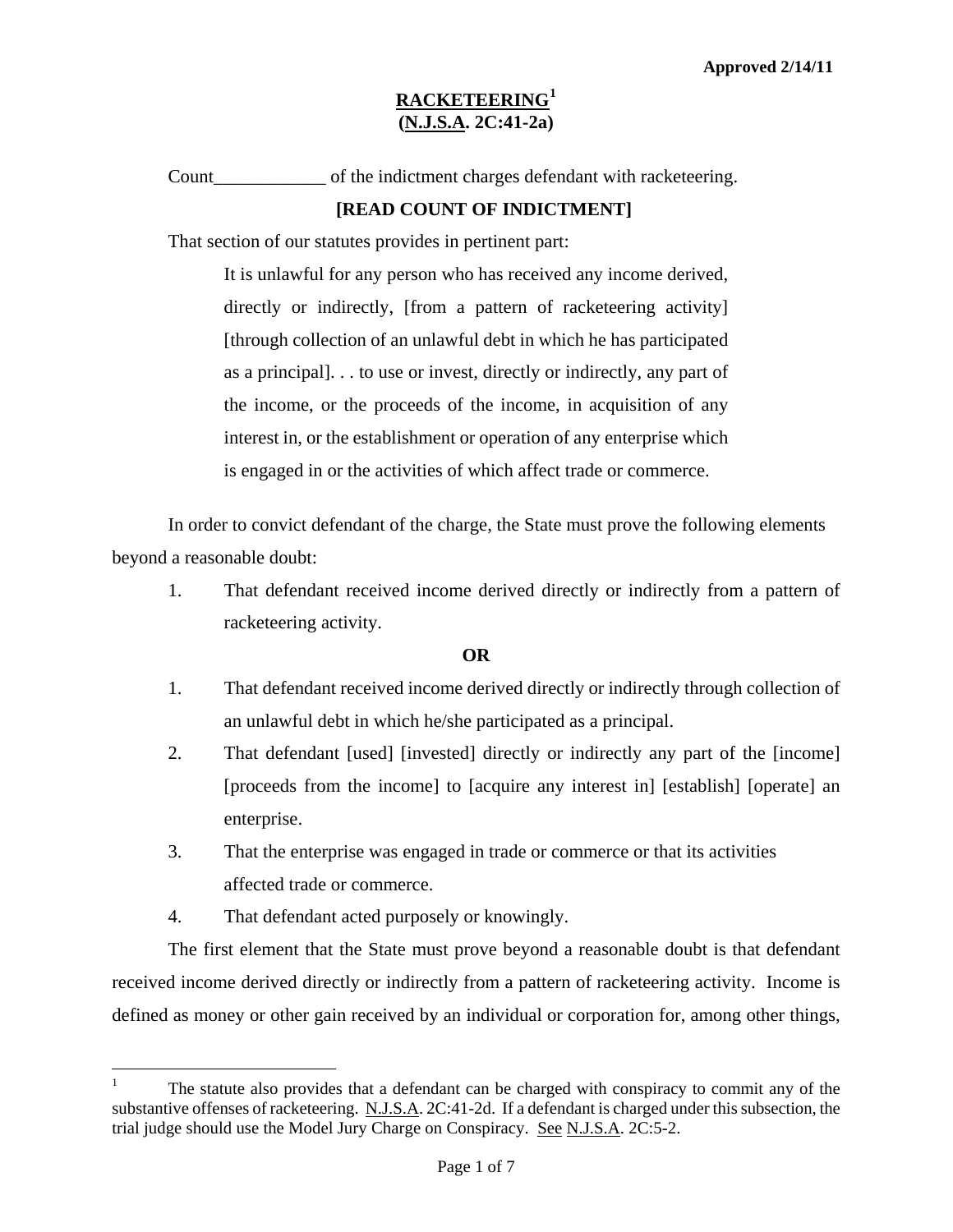interrelated by distinguishing characteristics and are not isolated incidents. labor, for services, from property, from investment or from operations.<sup>[2](#page-0-1)</sup> A pattern of racketeering requires the State to prove beyond a reasonable doubt (1) that defendant engaged in at least two incidents of racketeering conduct, one of which must have occurred after June 5, 1981, and the last of which must have occurred within 10 years of a prior incident of racketeering activity,<sup>[3](#page-1-0)</sup> and (2) that the incidents of racketeering activity embrace criminal conduct that has either the same or similar purposes, results, participants or victims or methods of commission or are otherwise

The concept of pattern of racketeering activity is not designed to punish mere repeated offenses. To be a pattern, there must be more than a string of two or more similarly-committed crimes. There must be some degree of relatedness, of continuity or threat of continuity. You should use a totality of the circumstances approach, considering factors such as the number of unlawful acts, the length of time over which the acts were committed, the similarity of the acts, the number of victims, the number of perpetrators and the character of the unlawful activity in determining whether a pattern existed. There may be incidents that occur sequentially over time. This criminal activity must encompass incidents of criminal conduct that are not disconnected or isolated. Incidents of racketeering that occur sequentially, to overcome any inference that they are totally disconnected or isolated, must exhibit some temporal connection or continuity over time. $4$ 

In this case, the State alleges that the incidents of racketeering activity were \_\_\_\_\_\_\_\_\_\_\_\_\_\_[Charge elements of substantive crimes or, if already charged, remind jurors of those definitions].<sup>[5](#page-1-2)</sup> The State must prove beyond a reasonable doubt that defendant committed [at least two of] these crimes and that the crimes he/she committed were a continuing series of crimes that constitute a pattern of racketeering. You must unanimously agree about the crimes defendant committed.

#### **OR**

 $\sqrt{2}$ <sup>2</sup> Webster's New World Dictionary at 683 (3d College Edition 1988).

<span id="page-1-3"></span><span id="page-1-0"></span><sup>3</sup> The statute excludes from the 10 year period any time the defendant spent in prison. N.J.S.A. 2C:41- 1(d)(1). If this is relevant in a case, the parties and trial court should discuss a way to inform the jury of that fact without unduly prejudicing the defendant.

<span id="page-1-1"></span> $\frac{4}{5}$  State v. Ball, 141 N.J. 142, 167-69 (1995).

<span id="page-1-2"></span>The crimes or conduct which are eligible for racketeering activity are set forth in N.J.S.A. 2C:41-1a(1) and (2). Note that N.J.S.A. 2C:41-1a(1) was amended in 1995, 1999, 2003, 2005 and 2007 to add various crimes to those eligible for racketeering activity. Inclusion in the indictment of a crime which was not in effect at the time of the alleged offense could raise an ex post facto issue, at least in the absence of a continuing crime.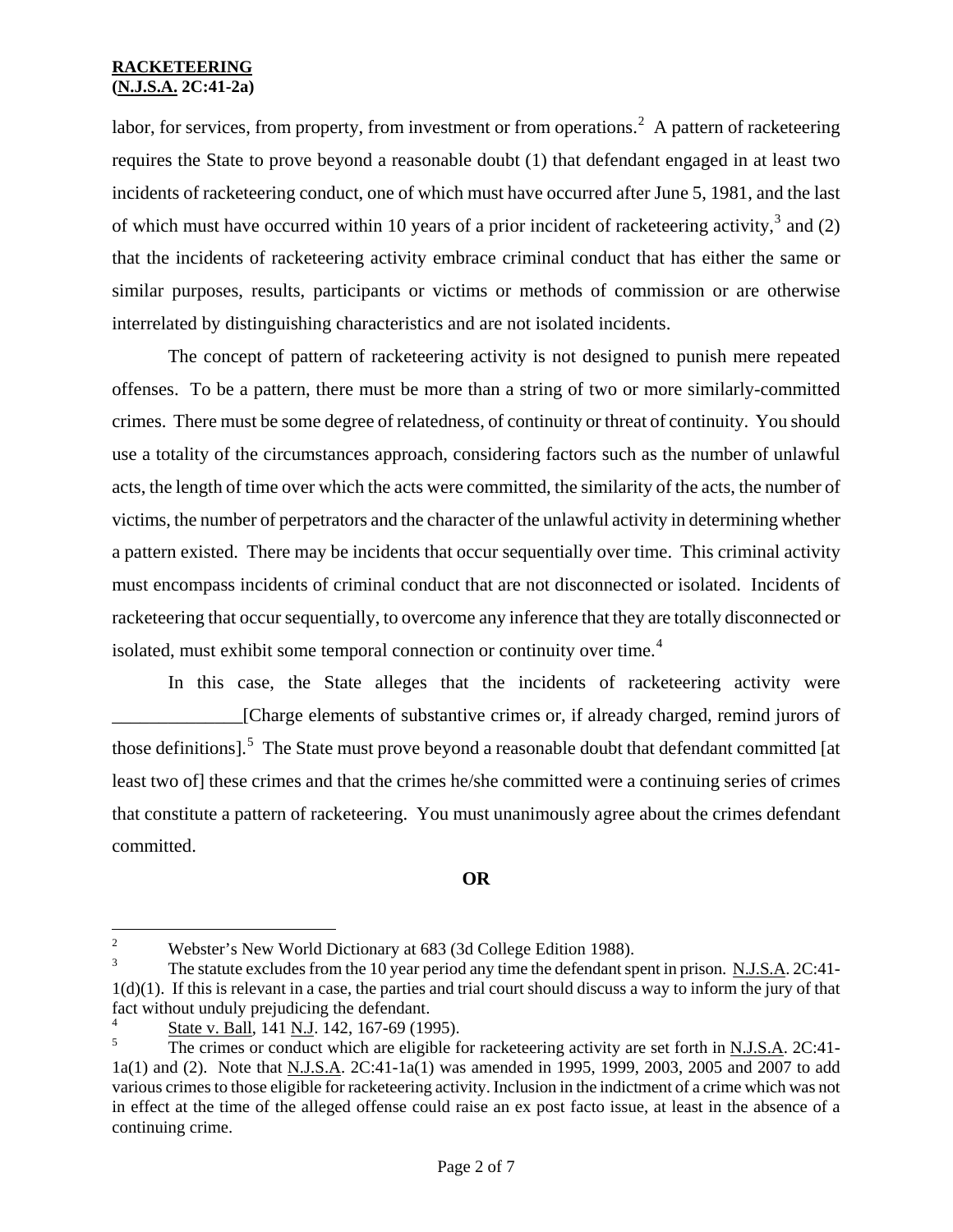The first element that the State must prove beyond a reasonable doubt is that defendant received income derived, directly or directly, through his/her personal collection of an unlawful debt.<sup>[6](#page-1-3)</sup> Income is defined as money or other gain received by an individual or corporation for, among other things, labor, for services, from property, from investment or from operations.<sup>[7](#page-2-0)</sup> Unlawful debt means a debt which was incurred or contracted in gambling activity which was in violation of the law of the United States, a state or political subdivision or which is unenforceable under state or federal law in whole or in part as to principal or interest because of the laws relating to usury.<sup>[8](#page-2-1)</sup>

In this case, the State alleges that the defendant \_\_\_\_\_\_\_\_\_\_\_ (set forth allegations of collection of unlawful debt).

The second element that the State must prove beyond a reasonable doubt is that defendant [used] [invested], directly or indirectly, [any part of the income] [proceeds from the income] [to acquire any interest in] [to establish] [to operate] an enterprise.

The term enterprise means any individual, sole proprietorship, partnership, corporation, association, or other entity or group of individuals associated in fact although not a legal entity.<sup>[9](#page-2-2)</sup> It includes illicit as well as licit enterprises and governmental as well as other entities.

There does not need to be a distinct, ascertainable structure to constitute an enterprise. Rather, the term embodies any group of persons associated in fact and includes traditional organized crime groups, with internal command systems or structures, as well less organized and nontraditional criminal groups. While the term is broad, it targets only organized crime type activities that are substantial in nature. $10$ 

The enterprise must have an organization, the hallmark of which consists in the kinds of interactions that become necessary when a group, to accomplish its goal(s), divides among its members tasks that are necessary to achieve a common purpose. The division of labor and the separation of functions undertaken by the participants serve as the distinguishing marks of the enterprise because when a group divides and assembles its labors in order to accomplish its criminal

 $6\overline{6}$ The statute makes reference to the defendant being a "principal" as set forth in N.J.S.A. 2C:2-6. It is unclear what the Legislature meant, since N.J.S.A. 2C:2-6 is the accomplice liability provision, but it seems that the legislation was intended to limit liability to those defendants who personally collect the unlawful debt.

<span id="page-2-0"></span><sup>&</sup>lt;sup>7</sup> Webster's New World Dictionary at 683 (3d College Edition 1988).

<span id="page-2-4"></span><span id="page-2-1"></span> $\frac{8}{9}$  See N.J.S.A. 2C:41-1e.

<span id="page-2-2"></span> $\frac{9}{10}$  See N.J.S.A. 2C:41-1c.

<span id="page-2-3"></span>State v. Ball, 141 N.J. 142, 161 (1995), certif. denied, sub nom. Mocco v. New Jersey, 516 U.S. 1075, 116 S.Ct. 779 (1996).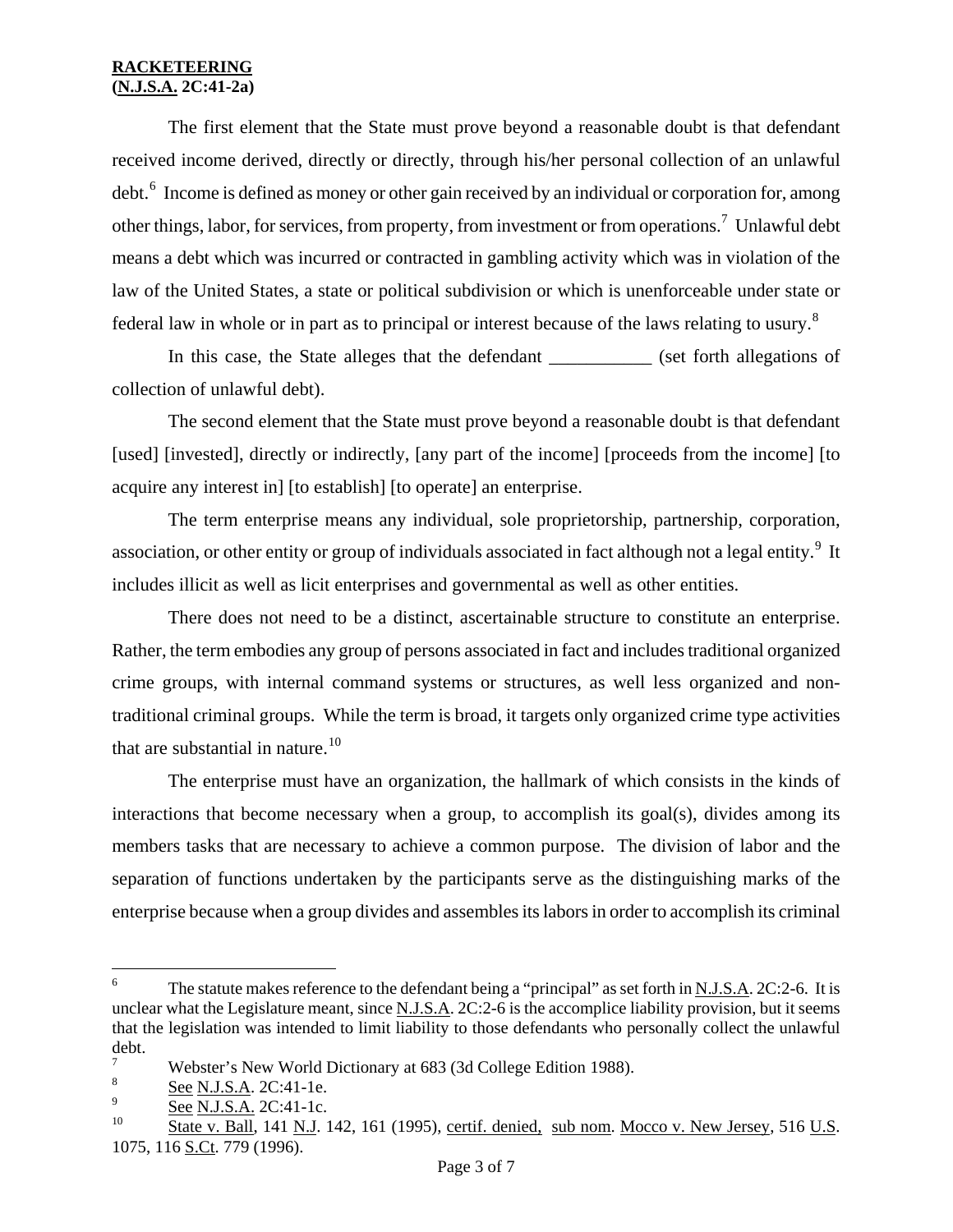purposes, it must necessarily engage in a high degree of planning, cooperation and coordination, and, in effect, constitute itself as an organization.<sup>[11](#page-2-4)</sup>

Evidence of an ascertainable structure will support an inference that the group engaged in carefully planned or highly coordinated criminal activity and thus, will support the conclusion that an enterprise existed. But apart from an organization's structure, the focus of the evidence must be on the number of people involved, their knowledge of the objectives of the association, how they associated with each other, whether they each performed discrete roles in carrying out the scheme, the level of planning involved, how decisions were made, the coordination involved in implementing decisions and how frequently the group engaged in incidents or committed acts of racketeering activity and the length of time between the acts.<sup>[12](#page-3-0)</sup>

## **[CHARGE ONLY WHEN PURCHASE OF SECURITIES ALLEGED]**

A purchase of securities on the open market for purposes of investment, and without the intention of controlling or participating in the control of the issuer or of assisting another to do so, shall not be unlawful provided that the sum total of the securities of the issuer held by the purchaser, the members of his/her family and his/her or their accomplices [in any pattern of racketeering activity] [in the collection of an unlawful debt] does not amount in the aggregate to 1% of the outstanding securities of any one class, or does not, either in law or in fact, empower the holders of the securities to elect one or more directors of the issuer.

## **[STATUTORY INFERENCE]**[13](#page-3-1)

If it is established that over half the defendant's aggregate income for a period of two or more years immediately preceding the investment was derived from a pattern of racketeering activity, then you may infer that the investment included income derived from a pattern of racketeering activity.

An inference is a deduction of fact that may be drawn logically and reasonably from another fact or group of facts established by the evidence. Whether or not an inference should be drawn is for you to decide using your own common sense, knowledge and everyday experience. Ask yourselves is it probable, logical and reasonable. However, you are never required or compelled to draw an inference. You alone decide whether the facts and circumstances shown by the evidence support an inference and you are always free to draw or not to draw an inference. If you draw an

<span id="page-3-2"></span> $11$  $\frac{11}{12}$  State v. Ball, 141 N.J. at 162.

<span id="page-3-0"></span> $\frac{12}{13}$  State v. Ball, 141 N.J. at 162-63.

<span id="page-3-1"></span>The statute speaks in terms of "rebuttable presumption" but pursuant to  $N.I.R.E$  303(c), it has been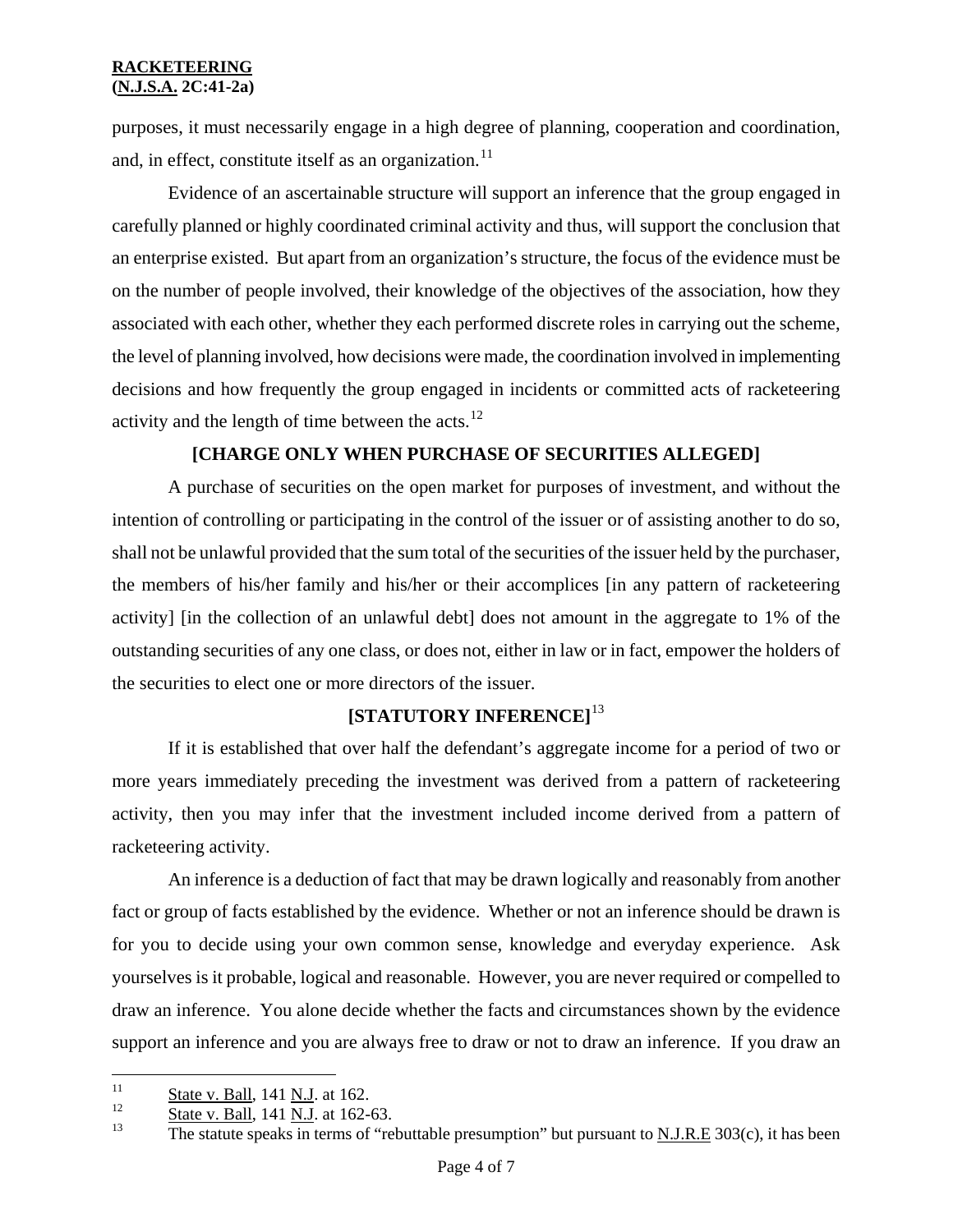inference, you should weigh it in connection with all the other evidence in the case keeping in mind that the burden of proof is upon the State to prove all the elements of the crime beyond a reasonable doubt.

### **[CHARGE IN ALL CASES]**

The third element that the State must prove beyond a reasonable doubt is that the enterprise engaged in trade or commerce in New Jersey or that the activities affected trade or commerce in New Jersey.<sup>[14](#page-3-2)</sup> The terms "trade or commerce" include any type of economic activity that relates to services or commodities.

The fourth element that the State must prove beyond a reasonable doubt is that defendant acted purposely or knowingly. A person acts purposely with respect to the nature of his/her conduct or the result of that conduct if it is his/her conscious object to engage in conduct of that nature or to cause such a result. A person acts purposely with respect to attendant circumstances if the person is aware of the existence of such circumstances or believes or hopes that they exist. "With purpose," "designed," "with design," or equivalent terms have the same meaning.

A person acts knowingly with respect to the nature of his/her conduct or the attendant circumstances if he/she is aware that the conduct is of that nature or that such circumstances exist or the person is aware of a high probability of their existence. A person acts knowingly with respect to a result of the conduct if he/she is aware that it is practically certain that the conduct will cause a result. "Knowing," "with knowledge," or equivalent terms have the same meaning.

Purposely and knowingly are states of mind that cannot be seen and can only be determined by inference from conduct, words or acts. Therefore, it is not necessary that the State produce witnesses to testify that a defendant said that he/she purposely or knowingly did something. His/Her purpose or knowledge may be gathered from his/her acts and conduct, from all that he/she said and did at the particular time and place, and from all the surrounding circumstances reflected in the testimony [and evidence adduced at trial].

If the State has proven every element beyond a reasonable doubt, then you must find the defendant guilty. If the State has failed to prove any element beyond a reasonable doubt, then you must find the defendant not guilty.

<span id="page-4-0"></span>i<br>Li

changed to inference.

State v. Casilla, 362 N.J. Super. 554, 565 (App. Div.), certif. denied, 178 N.J. 251 (2003) (State must prove that enterprise engaged in trade or commerce in New Jersey or affected trade or commerce in New Jersey or affected trade or commerce in New Jersey).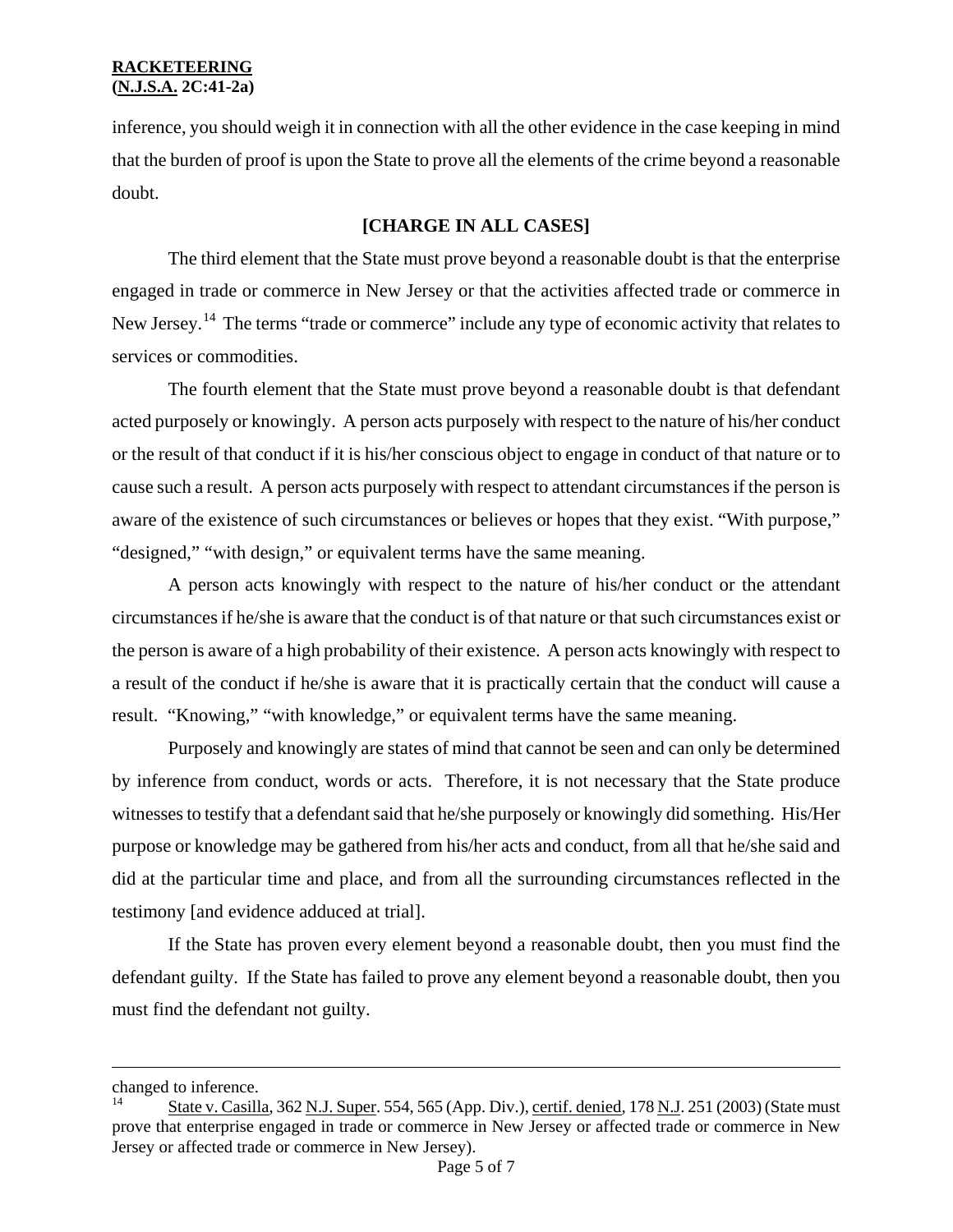# **[CHARGE IF APPROPRIATE]**[15](#page-4-0)

If you find defendant guilty of racketeering beyond a reasonable doubt, you must go on to consider whether the State has proven beyond a reasonable doubt that the pattern of racketeering activity involved a crime of violence. Here, the State alleges that the racketeering activity involved the violent crime of  $\frac{16}{100}$  $\frac{16}{100}$  $\frac{16}{100}$ 

If you find that the State has proven beyond a reasonable doubt that the racketeering activity involved the violent crime of\_\_\_\_\_\_\_\_\_\_\_\_\_\_\_\_\_\_\_\_\_, then you must find defendant guilty of racketeering involving a crime of violence. If you find that the State has failed to prove beyond a reasonable doubt that the racketeering activity involved the violent crime of \_\_\_\_\_\_\_\_\_\_\_\_\_\_, then you must find defendant not guilty of racketeering involving a crime of violence and guilty of racketeering.

#### **OR**

If you find defendant guilty of racketeering beyond a reasonable doubt, you must go on to consider whether the State has proven beyond a reasonable doubt that the pattern of racketeering activity involved the use of a firearm. A firearm means [choose appropriate] any handgun, rifle, shotgun, machine gun, automatic or semi-automatic rifle, or any gun, device or instrument in the nature of a weapon from which may be fired or ejected any solid projectable ball, slug, pellet, missile or bullet, or any gas, vapor or other noxious thing, by means of a cartridge or shell or by the action of an explosive or the igniting of flammable or explosive substances. It shall also include, without limitation, any firearm which is in the nature of an air gun, spring gun or pistol or other weapon of a similar nature in which the propelling force is a spring, elastic band, carbon dioxide, compressed or other gas or vapor, air or compressed air, or is ignited by compressed air, and ejecting a bullet or missile smaller than three-eighths of an inch in diameter, with sufficient force to injure a person. Here, the State alleges that defendant used a \_\_\_\_\_\_\_\_\_\_\_\_\_\_\_\_\_\_\_\_\_\_\_\_\_.

If you find that the State has proven beyond a reasonable doubt that the racketeering activity involved the use of a \_\_\_\_\_\_\_\_\_\_\_\_\_\_\_\_\_\_\_, then you must find defendant guilty of racketeering involving the use of a firearm. If you find that the State has failed to prove beyond a reasonable

 $15\,$ The racketeering statute provides that racketeering is ordinarily a second degree crime, but is a first degree crime when the defendant violates any provision of N.J.S.A. 2C:41-2 which involves a crime of violence, the use of firearms or a crime of the first degree. N.J.S.A. 2C:41-3a.

<span id="page-5-0"></span><sup>16</sup> Presumably, the "crimes of violence" already have been charged to the jury. If not, the trial court must charge the jury on the elements of the crimes. See State v. MacIlwraith, 344 N.J. Super. 544, 548 (App. Div. 2001) (analyzing similar element in terroristic threats offense).